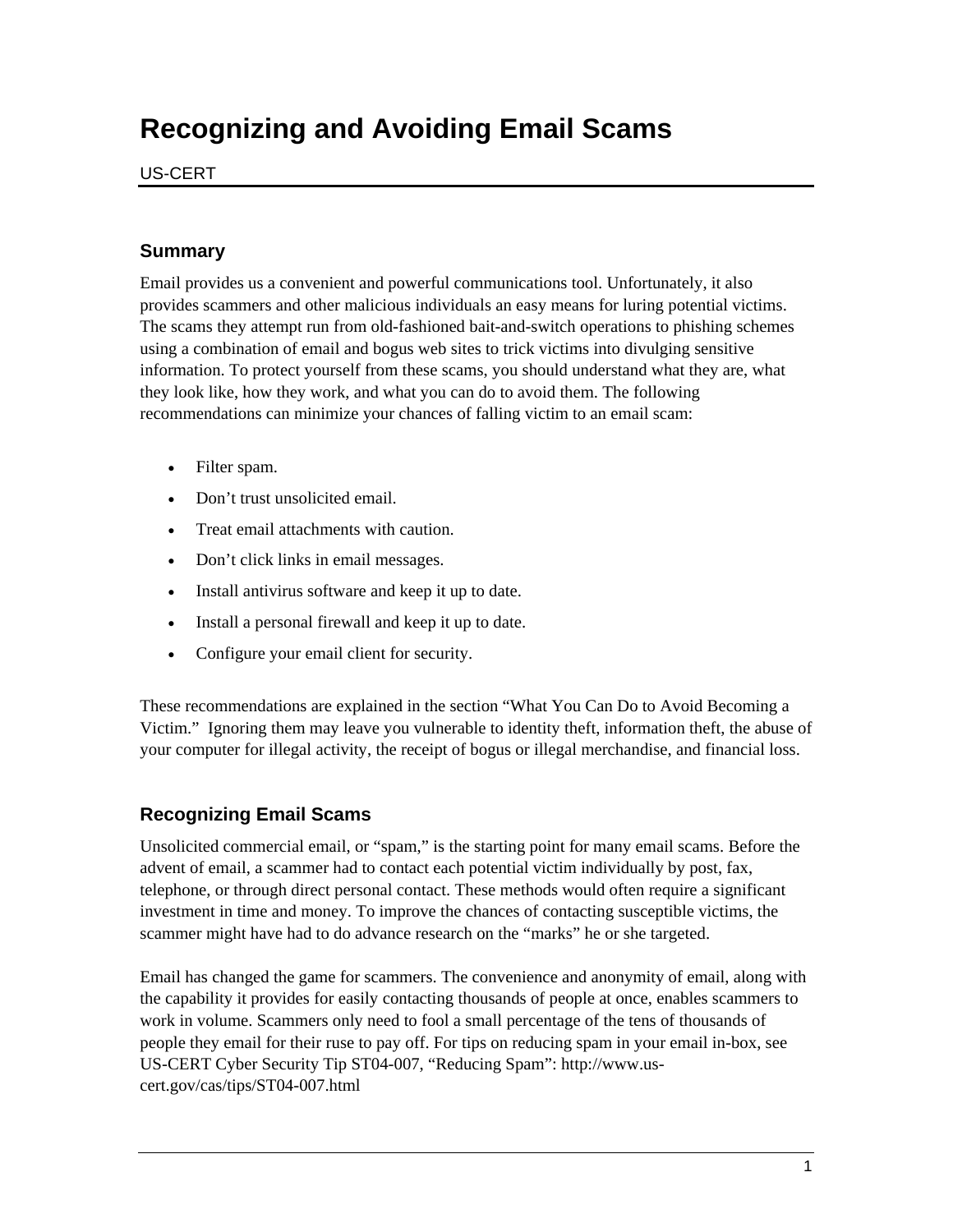The following sections provide information to help you spot an email scam when it lands in your mailbox. They describe some, but by no means all, of the many email-based scams you're likely to encounter. Armed with this information, you will better recognize email scams, even those not specifically mentioned here.

## *"Old-fashioned" Fraud Schemes*

Many email scams have existed for a long time. In fact, a number of them are merely "recycled" scams that predate the use of email. The FTC has a list of the 12 most common (http://www.ftc.gov/opa/1998/07/dozen.shtm). The list includes

- bogus business opportunities
- •chain letters
- •work-at-home schemes
- health and diet scams
- easy money
- •"free" goods
- investment opportunities
- •bulk email schemes
- •cable descrambler kits
- •"guaranteed" loans or credit

The following sections describe some common fraud schemes initiated through email.

#### **Bogus Business Opportunities**

These scams promise the opportunity to make a great deal of money with very little effort. They're normally full of enticements such as "Work only hours a week," "Be your own boss," "Set your own hours," and "Work from home." The email messages offering these "opportunities" often have subject lines that look like the following:

- Make a Regular Income with Online Put your computer to work for you! Auctions
- - Use the Internet to make money
- Get Rich Click
	- eBay Insider Secrets Revealed 6228

In most cases, the email gives very little detail about the nature of the business opportunity. Most provide an address or web site from which you can, for a fee, obtain an "information kit" about the opportunity. These opportunities, however, usually amount to nothing more than pyramid schemes in which the "opportunity" involves your ability to recruit more unsuspecting people to buy into the scam. Eventually, the scam is uncovered or the pool of new recruits runs dry and it fails.

#### **Health and Diet Scams**

Health and diet scams prey on the insecurities some people have about the state of their wellbeing. These insecurities make some people particularly susceptible to the scams because they may be reluctant or embarrassed to discuss their problems with a doctor, or they can't afford to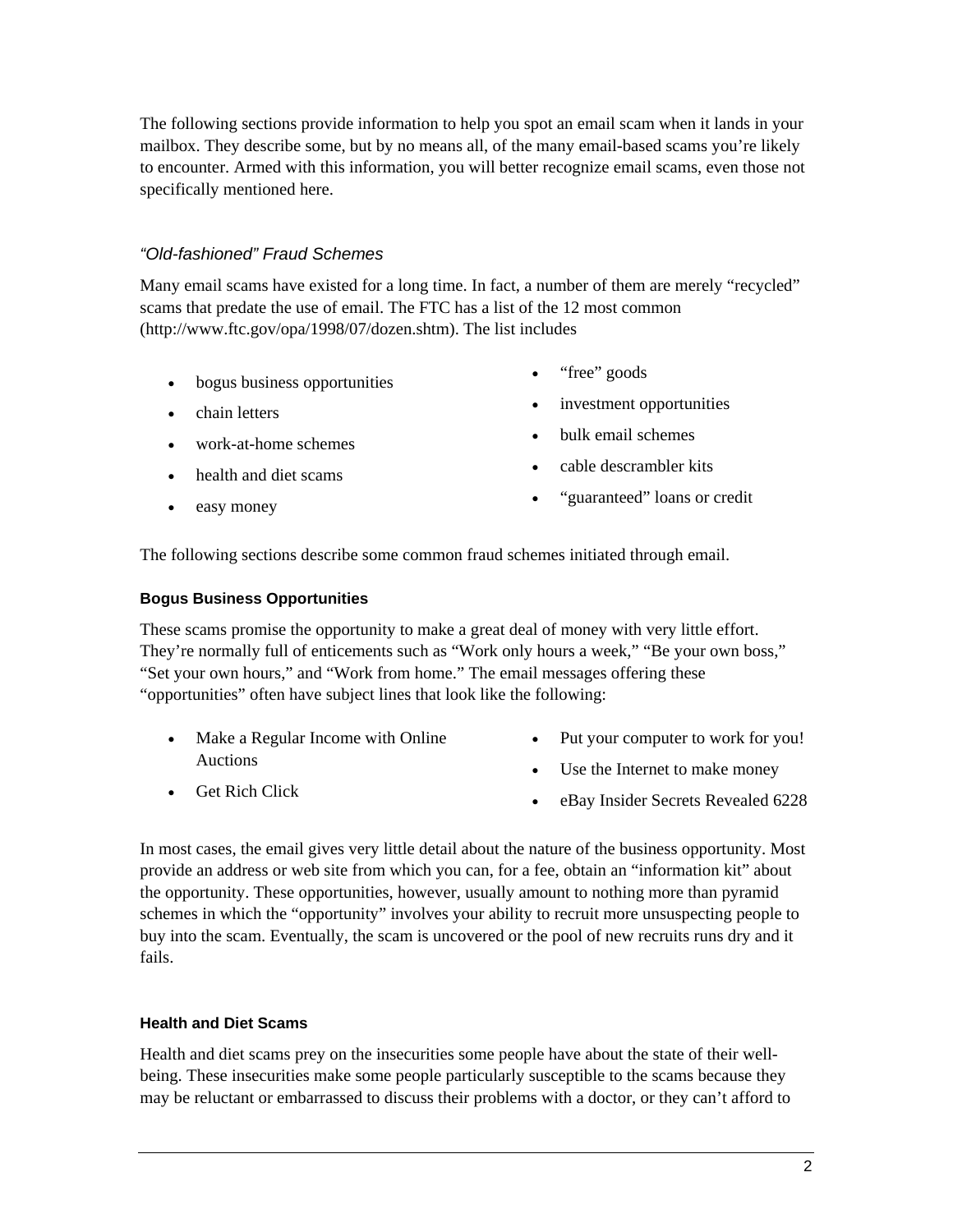buy legitimate drugs or treatment. The scams attempt to lure consumers with promises of quick fixes and amazing results, discount pricing, fast delivery, waived prescription requirements, privacy, and discreet packaging. The email offering these items will have subject lines that look like the following:

- Need to lose weight for summer? Reduce body fat and build lean
- Increase Your Sexual Performance muscle without exercise Drastically • Young at any age
- 
- Natural Health Remedy That Gives energy and burns fat Works!
- 
- 
- $\bullet$ • CONTROL YOUR WEIGHT!! • Takes years off your appearance
	-

Though they may be backed by customer testimonials, beware: the products don't work.

#### **Discount Software Offers**

These scams frequently consist of advertisements for cheap versions of commercial software like Windows XP or Photoshop. The discounts offered may be hard to believe, and with good reason: the scammers either do not deliver the promised software at all, or provide illegal, pirated versions preloaded with Trojan horse software the scammer or other malicious individuals can use to exploit your computer and the information it contains.

## **419 Advanced Fee Fraud**

These schemes are quite elaborate and despite their somewhat preposterous appearance manage to hook a surprising number of victims. Essentially, these scams attempt to entice the victim into a bogus plot to acquire and split a large sum of cash.

Many perpetrators of this kind of fraud have been Nigerian citizens. Consequently, the name "419 scheme" is taken from the section of the Nigerian penal code that addresses fraud.

419 scams are recognizable by their subject lines, which frequently call for an urgent response or refer to a personal introduction, and sender names, which are frequently (though not always) African or African inspired. Examples of senders and subject lines include those in the list below. You should note, however, that these examples are merely a few of the many thousands of variations of names, subject lines, or stories used in these scams.

| Sender              | Subject Line                      |
|---------------------|-----------------------------------|
| usman bello         | URGENT REPLY NEEDED               |
| Charles Conneh      | Re: Pleased to meet you!          |
| Miss Kate Kasaka    | Miss Kate Kasaka                  |
| Mr.Adnan A.K.Ismail | Cooperation                       |
| MR. Michael Okpala. | Good dey from MR. Michael Okpala. |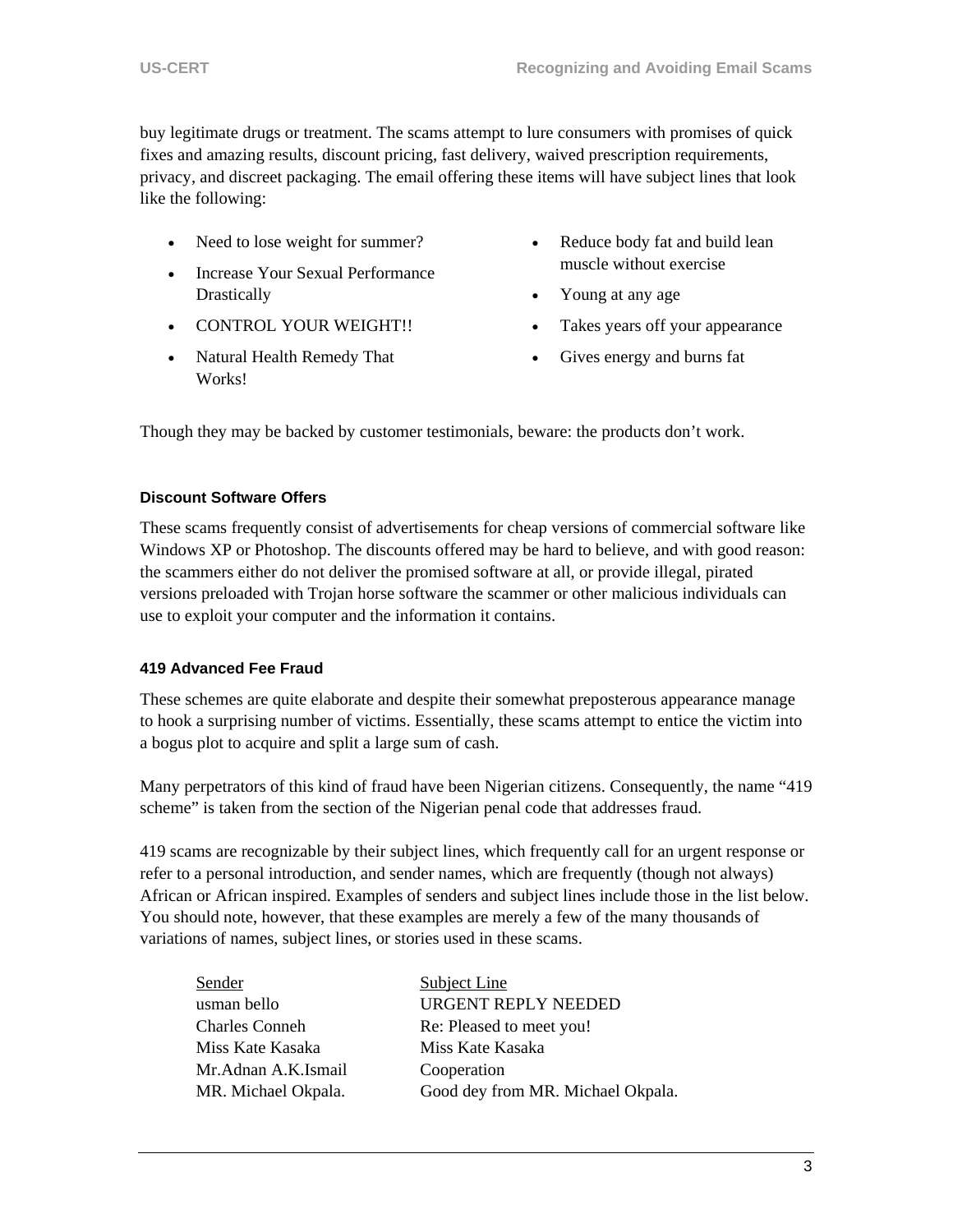#### A 419 advance fee fraud begins with an email that looks like this:

To: mrtarget@example.com Date: Wednesday, August 24, 2008 5:55 PM -0700 From: "Mr. Henry Bassey Udoma" <henrybassey\_udoma@example.com.ar> Subject: From: Henry (Regarding Dr. H. Paul Jacobi)

From: Henry (Regarding Dr. H. Paul Jacobi)

Hello,

I am sending you this private email to make a passionate appeal to you for assistance. Kindly accept my apology for contacting you this way and forgive me if this is not acceptable to you. My name is Henry Bassey Udoma; I am an auditor at one of the Nigerian Banks. On Tuesday, 19 January, 2006, one Dr. H. Paul Jacobi a foreigner, made a numbered time (Fixed) Deposit, valued at £10,550,000.00 (Ten Million, Five Hundred and Fifty Thousand Pounds) for twelve calendar months in my Bank Branch.

 sent a reminder and finally we discovered from his company that Dr. Paul A. Jacobi was aboard the Egypt Upon Maturity, we sent a routine notification to his forwarding address but got no reply. After a month, we Air Flight 990, which crashed into the Atlantic Ocean on October 31, 2006. After further investigation, it was discovered that he died without making a WILL and all attempts to trace his next of kin proved abortive….

These schemes work by getting the victim to take the initial bait, then slowly convincing him or her of the legitimacy of the plot through a series of forged documents, carefully crafted communications, and even visits by the victim to the country of origin for meetings with bogus "officials" in phony "government offices." At key junctures in the scam, the perpetrators will ask the victim to advance them money to pay bogus fees or bribes. Additionally, they may extract what amounts to an extortion payment by threatening to cut the victim out of the plot. Once the perpetrators believe they've gotten all they could from the victim, they cut off communication and vanish.

In short, if you discover an email in your inbox proposing a complicated arrangement to secure and split funds in a foreign land, you can safely assume someone is trying to ensnare you in a 419 scam.

## *Social Engineering/Phishing Email*

Social engineering is a strategy for obtaining information people wouldn't normally divulge, or prompting an action people normally wouldn't perform, by preying on their natural curiosity and/or willingness to trust. Perpetrators of scams and other malicious individuals combine social engineering with email in a number of ways.

#### **Phishing Email**

 The perpetrators of phishing scams carefully craft the bogus web site to look like the real thing. Phishing emails are crafted to look as if they've been sent from a legitimate organization. These emails attempt to fool you into visiting a bogus web site to either download malware (viruses and other software intended to compromise your computer) or reveal sensitive personal information.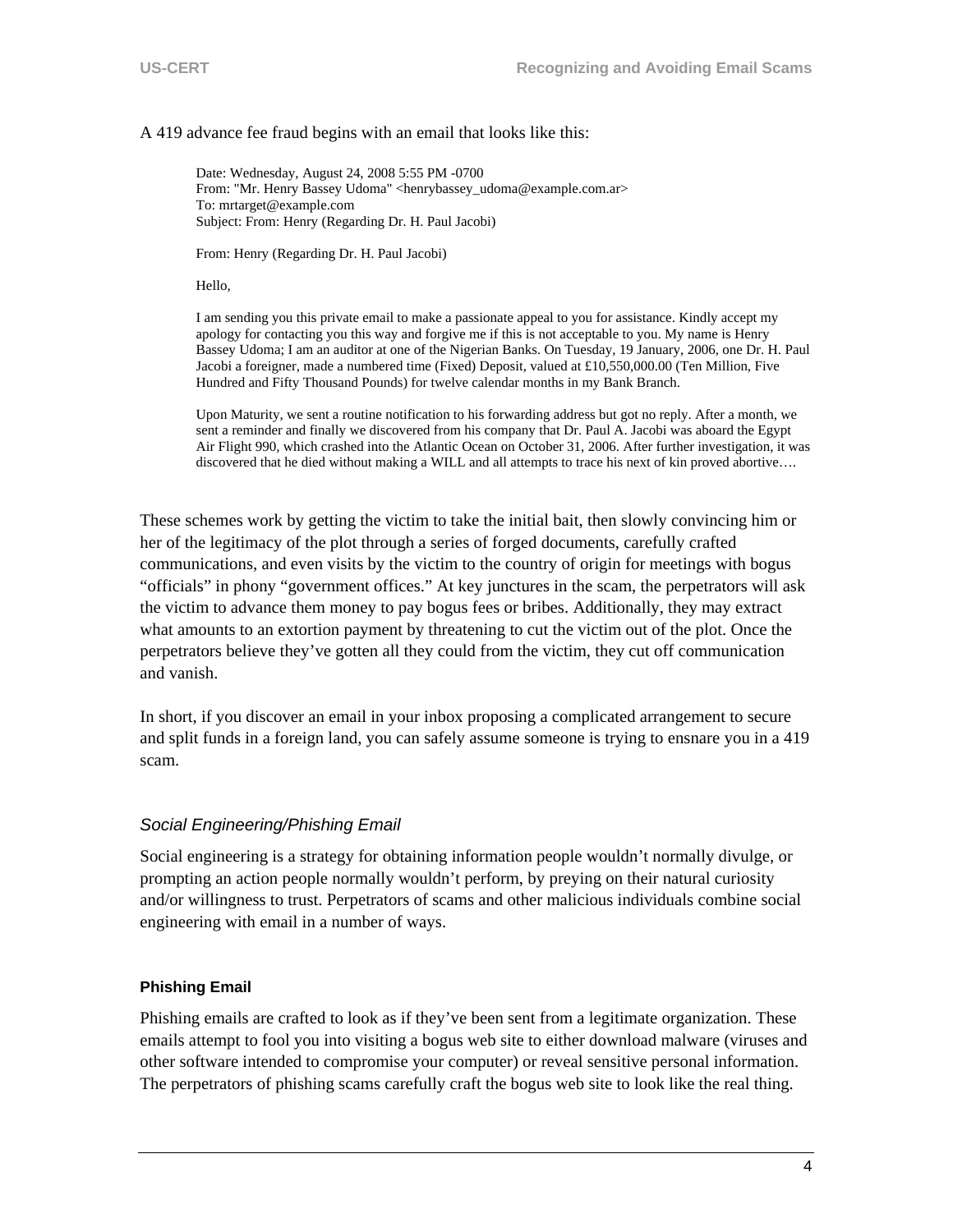For instance, an email can be crafted to look like it is from a major bank. It might have an alarming subject line, such as "Problem with Your Account." The body of the message will claim there is a problem with your bank account and that, in order to validate your account, you must click a link included in the email and complete an online form.

The email is sent as spam to tens of thousands of recipients. Some, perhaps many, recipients are customers of the institution. Believing the email to be real, some of these recipients will click the link in the email without noticing that it takes them to a web address that only resembles the address of the real institution. If the email is sent and viewed as HTML, the visible link may be the URL of the institution, but the actual link information coded in the HTML will take the user to the bogus site. For example

| visible link:              | http://www.yourbank.com/accounts/            |
|----------------------------|----------------------------------------------|
| actual link to bogus site: | http://itcare.co.kr/data/yourbank/index.html |

The bogus site will look astonishingly like the real thing, and will present an online form asking for information like your account number, your address, your online banking username and password—all the information an attacker needs to steal your identity and raid your bank account.

#### **What to Look For**

Bogus communications purporting to be from banks, credit card companies, and other financial institutions have been widely employed in phishing scams, as have emails from online auction and retail services. Carefully examine any email from your banks and other financial institutions. Most have instituted policies against asking for personal or account information in emails, so you should regard any email making such a request with extreme skepticism.

Phishing emails have also been disguised in a number of other ways. Some of the most common phishing emails include the following:

- •fake communications from online payment and auction services, or from internet service providers – These emails claim there is a "problem" with your account and request that you access a (bogus) web page to provide personal and account information.
- fake accusation of violating Patriot Act This email purports to be from the Federal Deposit Insurance Corporation (FDIC). It says that the FDIC is refusing to ensure your account because of "suspected violations of the USA Patriot Act." It requests you provide information through an online form to "verify your identity." It's really an attempt to *steal* your identity.
- fake communications from an IT Department These emails will attempt to ferret passwords and other information phishers can use to penetrate your organization's networks and computers.
- •low-tech versions of any of the above asking you to *fax* back information on a printed form you can download from a (bogus) web site.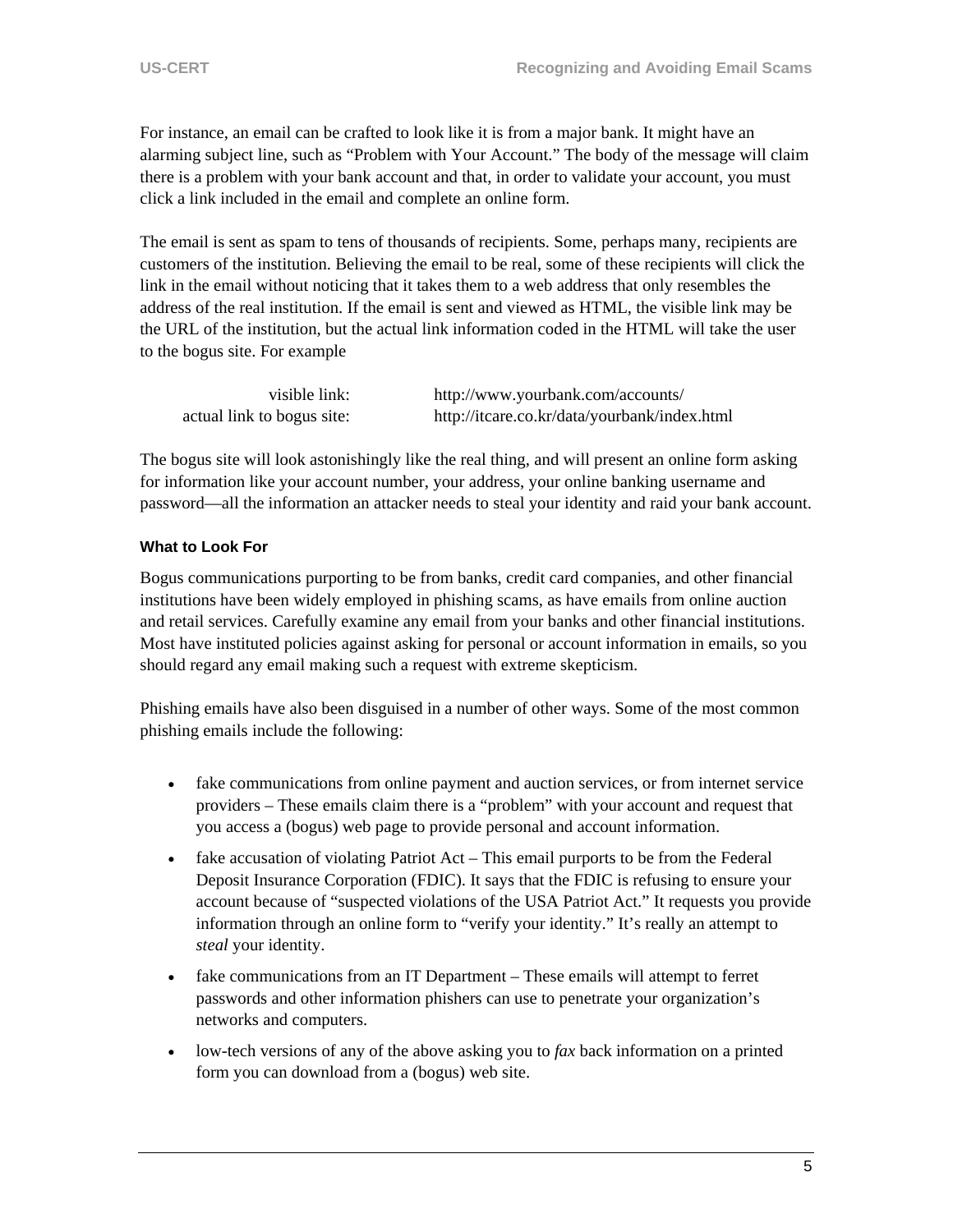The Anti-Phishing Working Group maintains a helpful phishing archive. The archive catalogues reported phishing scams and presents not only the content of the phishing email, but also screen captures of the bogus web sites and URLs used in the scams. A review of several of the phishing scams catalogued in the archive can provide you insight into how these scams work and arm you with the information you need to avoid falling for them. You can find the Anti-Phishing Working Groups phishing archive at the following address:

http://www.antiphishing.org/phishing\_archive/phishing\_archive.html

## *Trojan Horse Email*

Trojan horse email offers the promise of something you might be interested in—an attachment containing a joke, a photograph, or a patch for a software vulnerability. When opened, however, the attachment may do any or all of the following:

- create a security vulnerability on your computer
- open a secret "backdoor" to allow an attacker future illicit access to your computer
- •install software that logs your keystrokes and sends the logs to an attacker, allowing the attacker to ferret out your passwords and other important information
- •install software that monitors your online transactions and activities
- provide an attacker access to your files
- turn your computer into a "bot" an attacker can use to send spam, launch denial-of service attacks, or spread the virus to other computers

#### **What to Look For**

Trojan horse emails have come in a variety of packages over the years. One of the most notorious was the "Love Bug" virus, attached to an email with the subject line "I Love You" and which asked the recipient to view the attached "love letter." Other Trojan horse emails have included the following:

- email posing as virtual postcard
- email masquerading as security bulletin from a software vendor requesting the recipient apply an attached "patch"
- email with the subject line "funny" encouraging the recipient to view the attached "joke"
- email claiming to be from an antivirus vendor encouraging the recipient to install the attached "virus sweeper" free of charge

#### **Virus-Generated Email**

Note that, in some cases, a familiar "from" address does not ensure safety: Many viruses spread by first searching for all email addresses on an infected computer and then sending themselves to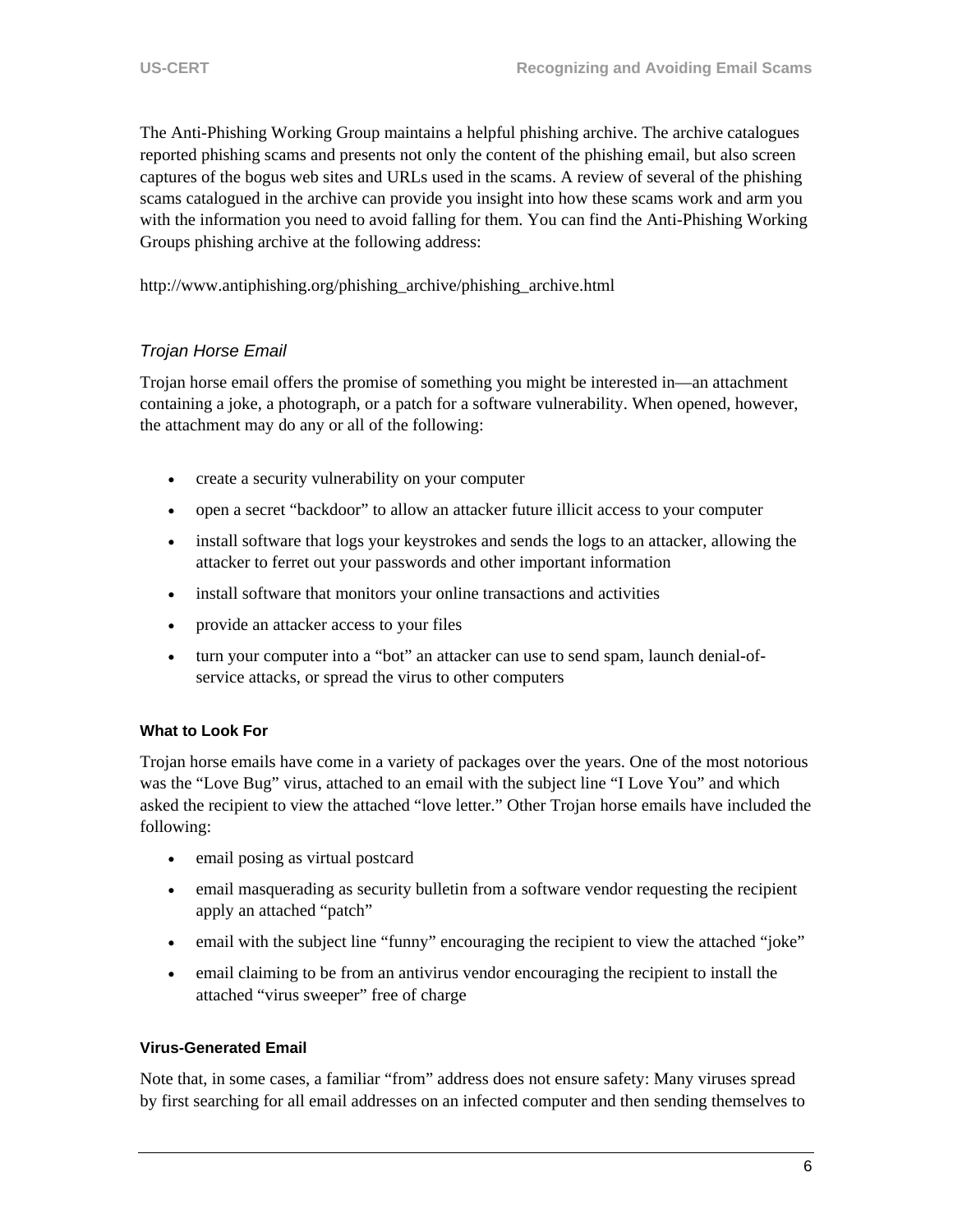these addresses. So, if your friend's computer has become infected with such a virus, you could receive an email that may, in fact, come from your friend's computer but which was not actually authored by your friend. If you have any doubts, verify the message with the person you believe to be the sender before opening any email attachment.

# **What You Can Do to Avoid Becoming a Victim**

## *Filter Spam*

Because most email scams begin with unsolicited commercial email, you should take measures to prevent spam from getting into your mailbox. Most email applications and web mail services include spam-filtering features, or ways in which you can configure your email applications to filter spam. Consult the help file for your email application or service to find out what you must do to filter spam.

You may not be able to eliminate *all* spam, but filtering will keep a great deal of it from reaching your mailbox. You should be aware that spammers monitor spam filtering tools and software and take measures to elude them. For instance, spammers may use subtle spelling mistakes to subvert spam filters, changing "Potency Pills" to "Potençy Pills."

## *Regard Unsolicited Email with Suspicion*

Don't automatically trust any email sent to you by an unknown individual or organization. Never open an attachment to unsolicited email. Most importantly, never click on a link sent to you in an email. Cleverly crafted links can take you to forged web sites set up to trick you into divulging private information or downloading viruses, spyware, and other malicious software.

Spammers may also use a technique in which they send unique links in each individual spam email. Victim 1 may receive an email with the link  $\langle \text{http://dfnasdunf.example.org/>}\rangle$ , and victim 2 may receive the same spam email with the link <http://vnbnnasd.exaple.org/>. By watching which links are requested on their web servers, spammers can figure out which email addresses are valid and more precisely target victims for repeat spam attempts.

Remember that even email sent from a familiar address may create problems: Many viruses spread themselves by scanning the victim computer for email addresses and sending themselves to these addresses in the guise of an email from the owner of the infected computer.

## *Treat Email Attachments with Caution*

Email attachments are commonly used by online scammers to sneak a virus onto your computer. These viruses can help the scammer steal important information from your computer, compromise your computer so that it is open to further attack and abuse, and convert your computer into a 'bot' for use in denial-of-service attacks and other online crimes. As noted above,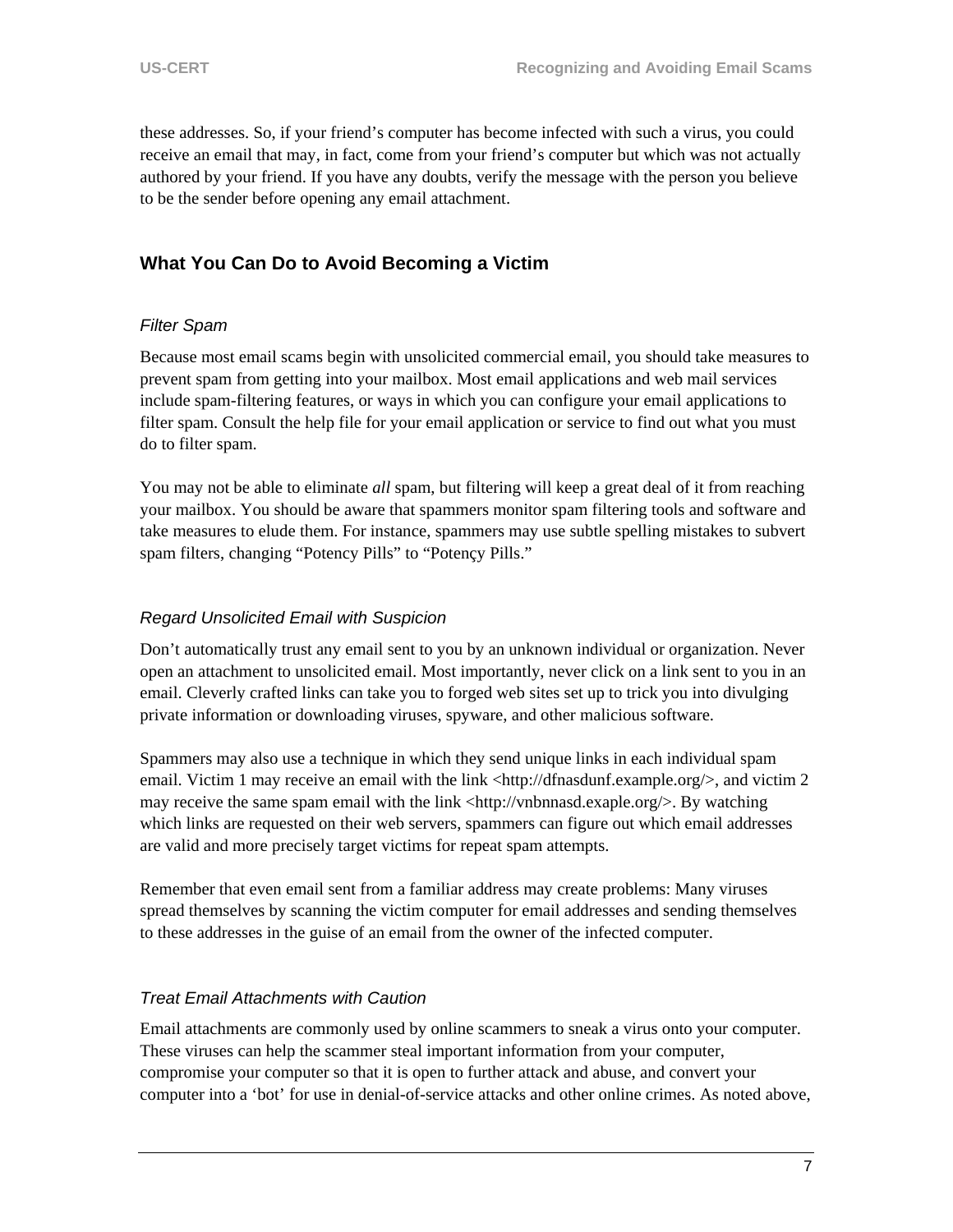a familiar "from" address is no guarantee of safety because some viruses spread by first searching for all email addresses on an infected computer and then sending itself to these addresses. It could be your friend's computer is infected with just such a virus.

## *Use Common Sense*

When email arrives in your mailbox promising you big money for little effort, accusing you of violating the Patriot Act, or inviting you to join a plot to grab unclaimed funds involving persons you don't know in a country on the other side of the world, take a moment to consider the likelihood that the email is legitimate.

## *Install Antivirus Software and Keep it Up to Date*

If you haven't done so by now, you should install antivirus software on your computer. If possible, you should install an antivirus program that has an automatic update feature. This will help ensure you always have the most up-to-date protection possible against viruses. In addition, you should make sure the antivirus software you choose includes an email scanning feature. This will help keep your computer free of email-born viruses.

## *Install a Personal Firewall and Keep it Up to Date*

A firewall will not prevent scam email from making its way into your mailbox. However, it may help protect you should you inadvertently open a virus-bearing attachment or otherwise introduce malware to your computer by following the instructions in the email. The firewall, among other things, will help prevent outbound traffic from your computer to the attacker. When your personal firewall detects suspicious outbound communications from your computer, it could be a sign you have inadvertently installed malicious programs on your computer.

## *Learn the Email Policies of the Organizations You Do Business With*

Most organizations doing business online now have clear policies about how they communicate with their customers in email. Many, for instance, will not ask you to provide account or personal information via email. Understanding the policies of the organizations you do business with can help you spot and avoid phishing and other scams. Do note, however, that it's never a good idea to send sensitive information via unencrypted email.

## *Configure Your Email Client for Security*

There are a number of ways you can configure your email client to make you less susceptible to email scams. For instance, configuring your email program to view email as "text only" will help protect you from scams that misuse HTML in email.